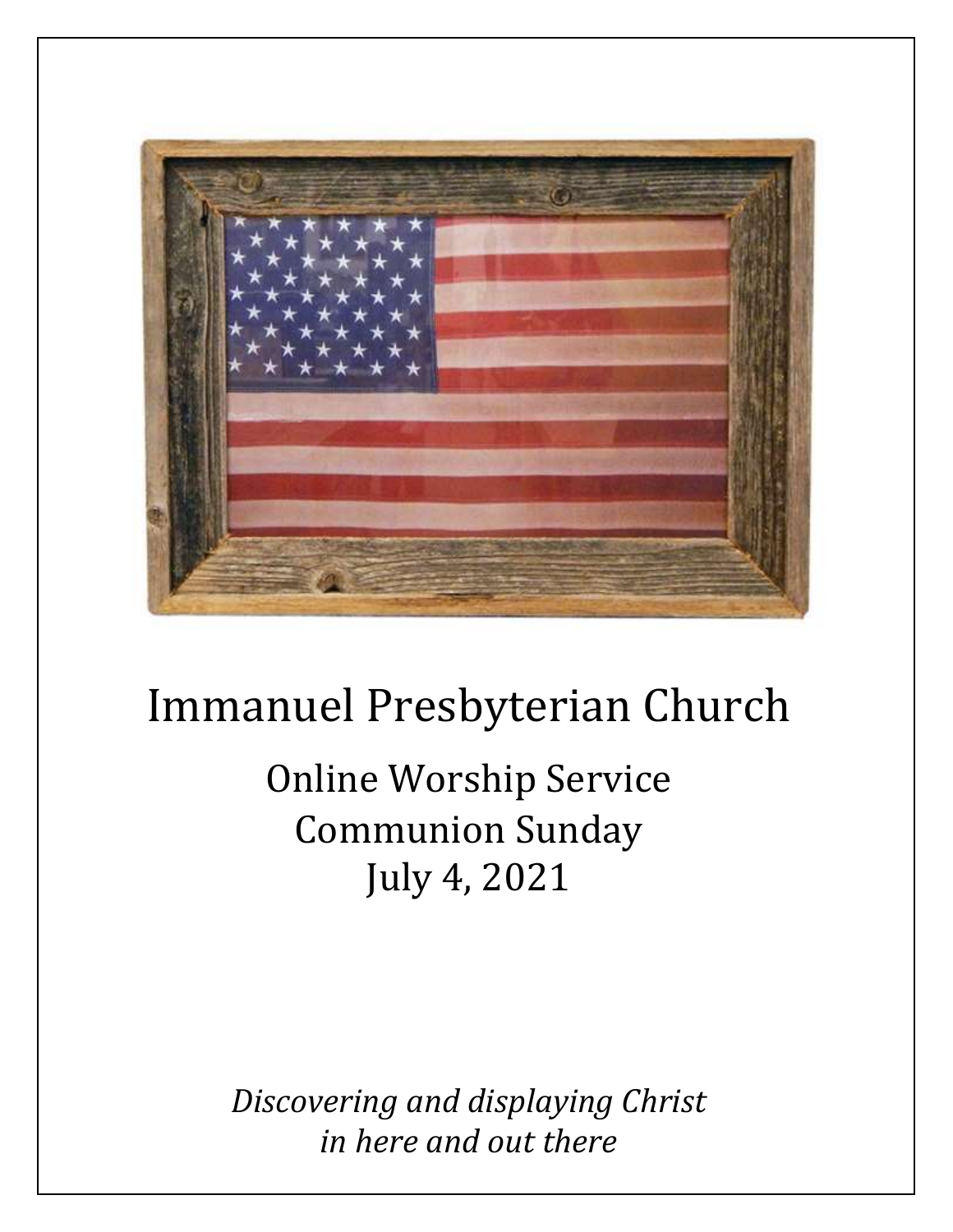## **Celebration of the Lord's Day**

#### WELCOME

PRELUDE *Tango Materna* Schurr

PRAYER FOR OUR NATION

HYMN *O Beautiful for Spacious Skies* MATERNA

CHILDREN'S MOMENT

PRAYER OF ILLUMINATION

SCRIPTURE READING *Romans 13: 1-7* NRSV

 $1$  Let every person be subject to the governing authorities; for there is no authority except from God, and those authorities that exist have been instituted by God.  $2$ Therefore whoever resists authority resists what God has appointed, and those who resist will incur judgment.  $3$  For rulers are not a terror to good conduct, but to bad. Do you wish to have no fear of the authority? Then do what is good, and you will receive its approval; <sup>4</sup> for it is God's servant for your good. But if you do what is wrong, you should be afraid, for the authority does not bear the sword in vain! It is the servant of God to execute wrath on the wrongdoer.<sup>5</sup> Therefore one must be subject, not only because of wrath but also because of conscience. <sup>6</sup> For the same reason you also pay taxes, for the authorities are God's servants, busy with this very thing.  $^7$  Pay to all what is due them—taxes to whom taxes are due, revenue to whom revenue is due, respect to whom respect is due, honor to whom honor is due.

One: The grass withers and the flower fades, but the Word of God endures forever. **All: Thanks be to God!**

SERMON *Lifting High the Cross and Waving the Flag* Rev. John C. Tittle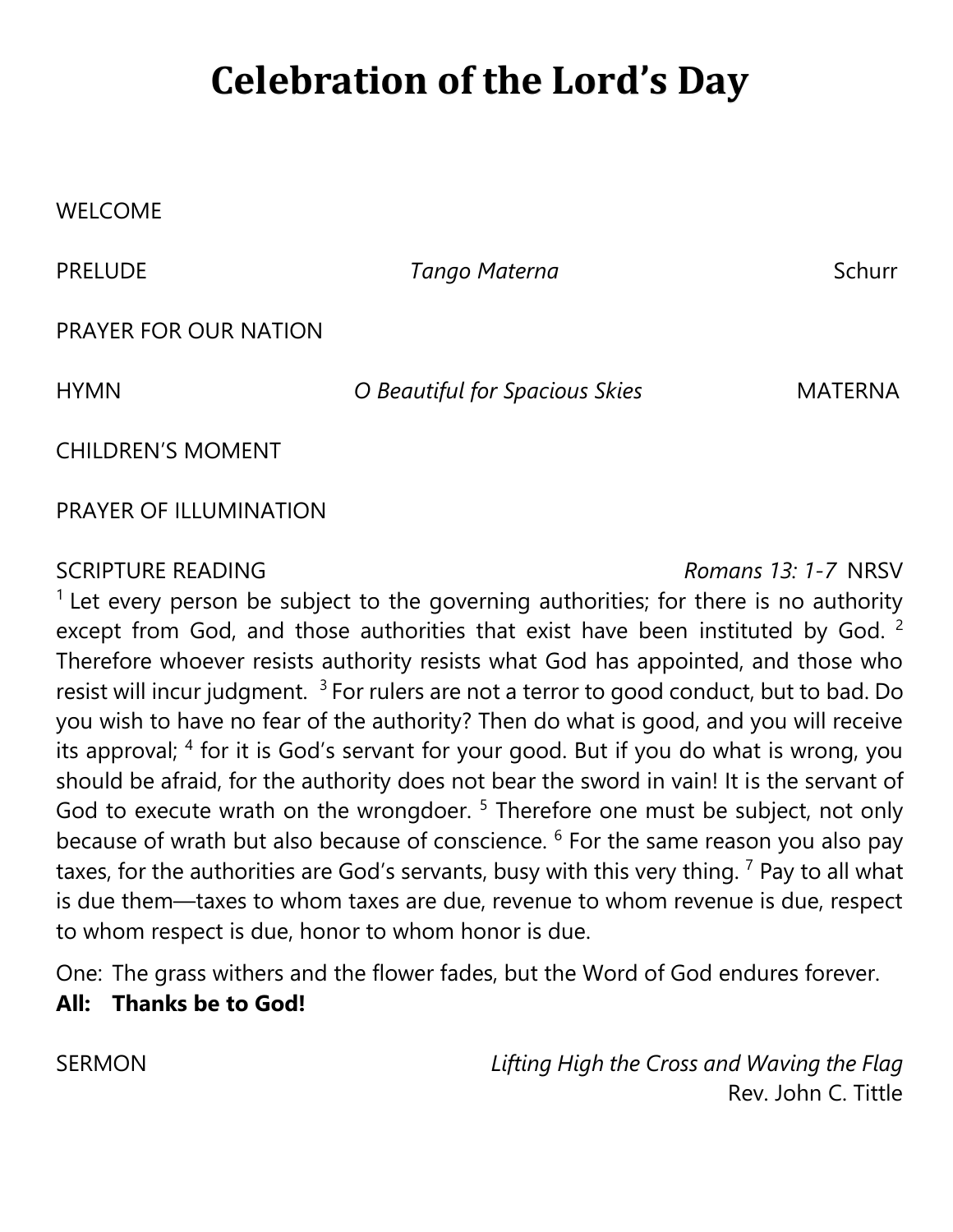#### \*AFFIRMATION OF FAITH *Apostle's Creed*

**All: I believe in God the Father Almighty, Maker of heaven and earth, and in Jesus Christ his only Son our Lord; who was conceived by the Holy Ghost, born of the Virgin Mary, suffered under Pontius Pilate, was crucified, dead, and buried; he descended into hell; the third day he rose again from the dead; he ascended into heaven, and sitteth on the right hand of God the Father Almighty; from thence he shall come to judge the quick and the dead. I believe in the Holy Ghost; the holy catholic Church; the communion of saints; the forgiveness of sins; the resurrection of the body; and the life everlasting. Amen.**

#### PRAYER OF THANKSGIVING

One: The Lord be with you.

**All: And also with you.**

One: Lift up your hearts!

**All: We lift them up to the Lord.**

One: Let us give thanks to the Lord our God.

**All: It is right for us to give thanks and praise.**

#### THE LORD'S PRAYER

**All: Our Father who art in heaven, hallowed be thy name. Thy kingdom come, thy will be done, on earth as it is in heaven. Give us this day our daily bread; and forgive us our debts, as we forgive our debtors; and lead us not into temptation, but deliver us from evil. For thine is the kingdom and the power and the glory, forever. Amen.**

INVITATION TO THE LORD'S TABLE

### SHARING OF THE BREAD AND WINE

You may participate in the Lord's Supper from where you are. Have with you bread and juice to partake as the pastor guides us through the sacrament.

CONCLUDING PRAYER